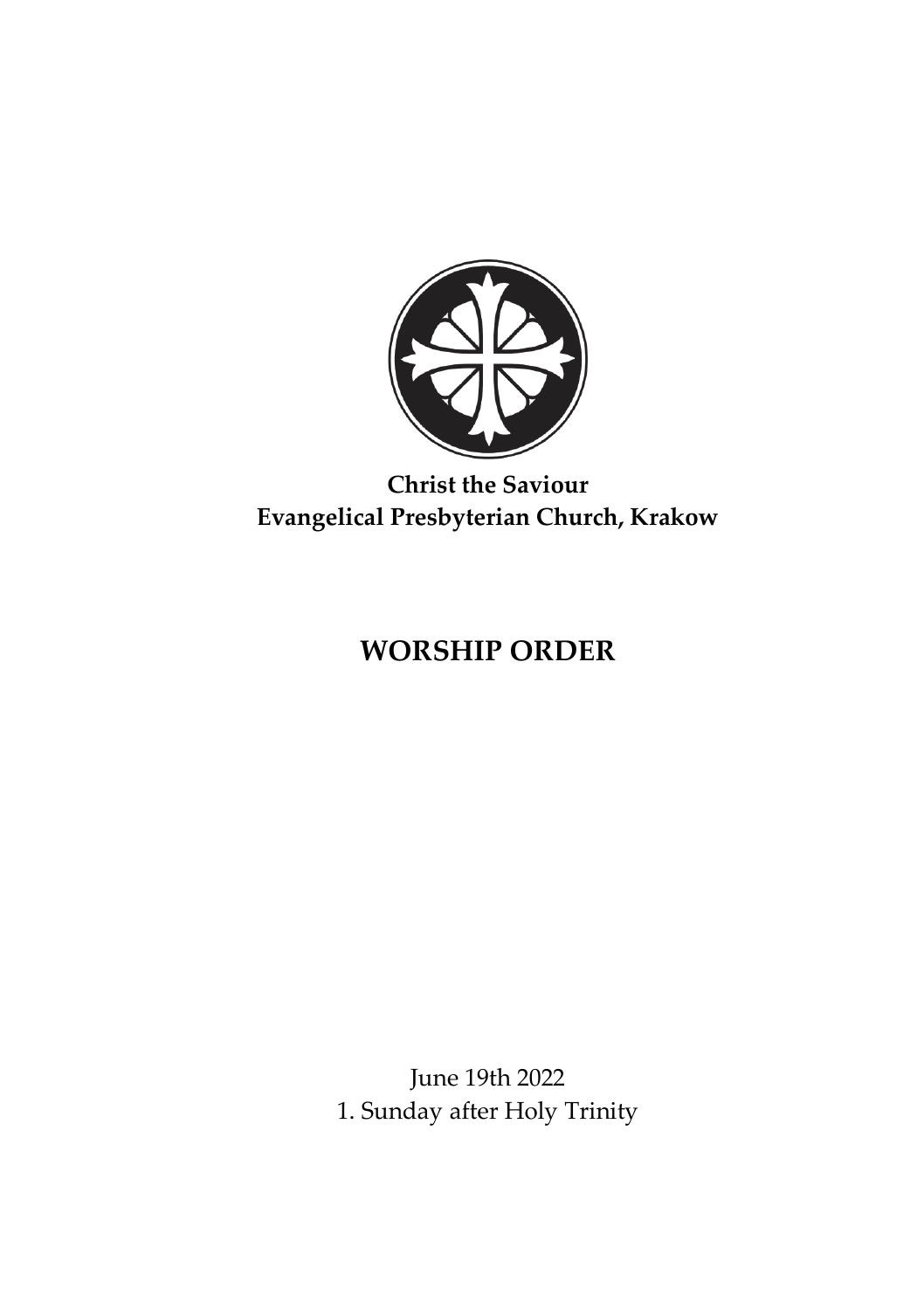*Welcome to all worshippers to the Christ the Saviour Evangelical Presbyterian congregation in Krakow. As you enter the sanctuary, please feel free to greet one another. When the prelude begins let us quietly prepare for the worship of God.*

#### **PRELUDE**

*Reflection before the service. Silence is kept.*

#### **HYMN**

 *All stand.*

#### *And Can it Be That I Should Gain*

1. And can it be that I should gain, an int'rest in the Saviour's blood? Died He for me, who caus'd His pain? For me who Him to death pursued? Amazing love! How can it be, That thou my God, shouldst die for me? **Amazing love! How can it be That Thou, my God, should die for me!**

2. 'Tis mystery all! Th'Immortal dies! Who can explore His strange design? In vain the firstborn seraph tries To sound the depths of love divine! 'Tis mercy all! let earth adore, Let angel minds inquire no more. **Amazing love! How can it be That Thou, my God, should die for me!**

3. He left His Father's throne above, So free, so infinite His grace; Emptied Himself of all but love, And bled for Adam's helpless race; 'Tis mercy all, immense and free; For, O my God, it found out me. **Amazing love! How can it be That Thou, my God, should die for me!**

4. Long my imprisoned spirit lay Fast bound in sin and nature's night;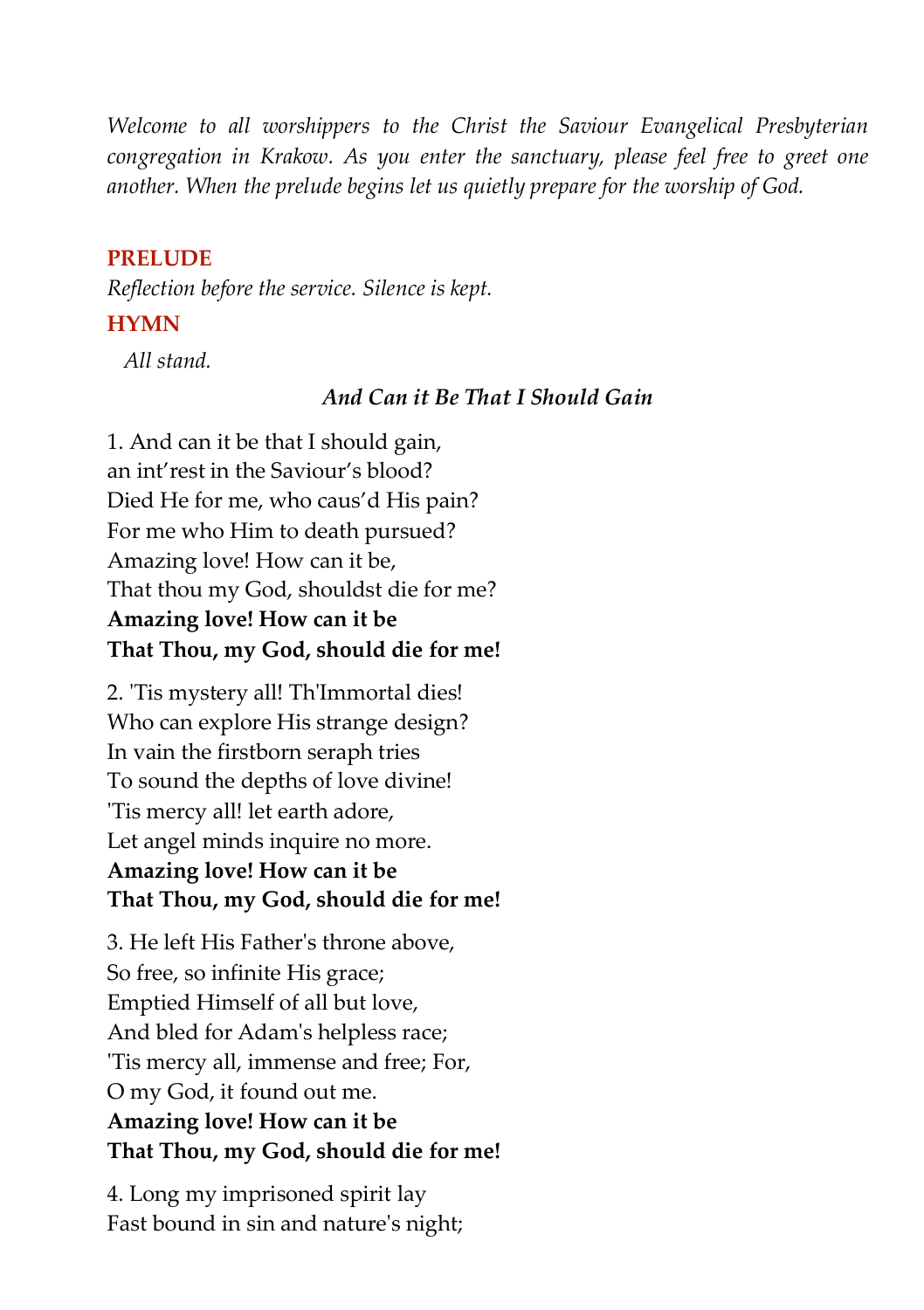Thine eye diffused a quick'ning ray, I woke, the dungeon flamed with light; My chains fell off, my heart was free; I rose, went forth and followed Thee. **Amazing love! How can it be That Thou, my God, should die for me!**

5. No condemnation now I dread; Jesus, and all in Him is mine! Alive in Him, my living Head, And clothed in righteousness divine, Bold I approach th'eternal throne, And claim the crown, through Christ my own. **Amazing love! How can it be That Thou, my God, should die for me!**

### **THE GREETING**

**Celebrant:** Glory be to the Father, and to the Son, and to the Holy Spirit. **All: As it was in the beginning, is now, and ever shall be, world without end. Amen.**

### **CONFESSION**

#### **Call to confession**

**Celebrant:** Humbling ourselves before God's majesty, let us profess to Him and to our brethren, our sins.

#### **Silentium**

**All: Humbling before your majesty, God, our Father, we beg you to forgive the sins with which we have offended you, the sins committed by our thoughts, speech, deeds and lack of action. You created us in your image and likeness and commanded us to observe the order of things that you have established, so that all your creation might continue in harmony and grow in peace. We however have rejected your will and given ourselves over to sin and the powers of darkness. We have placed our desires and lusts above Your commandments and we destroy all that You give us. But we beg you, in this moment of repentance, to forgive us our deviations and to let us come back to you. Forget that we have offended you with and create in us a new man. Make us, by the grace of faith, your children and heirs, and bring us into your Kingdom.**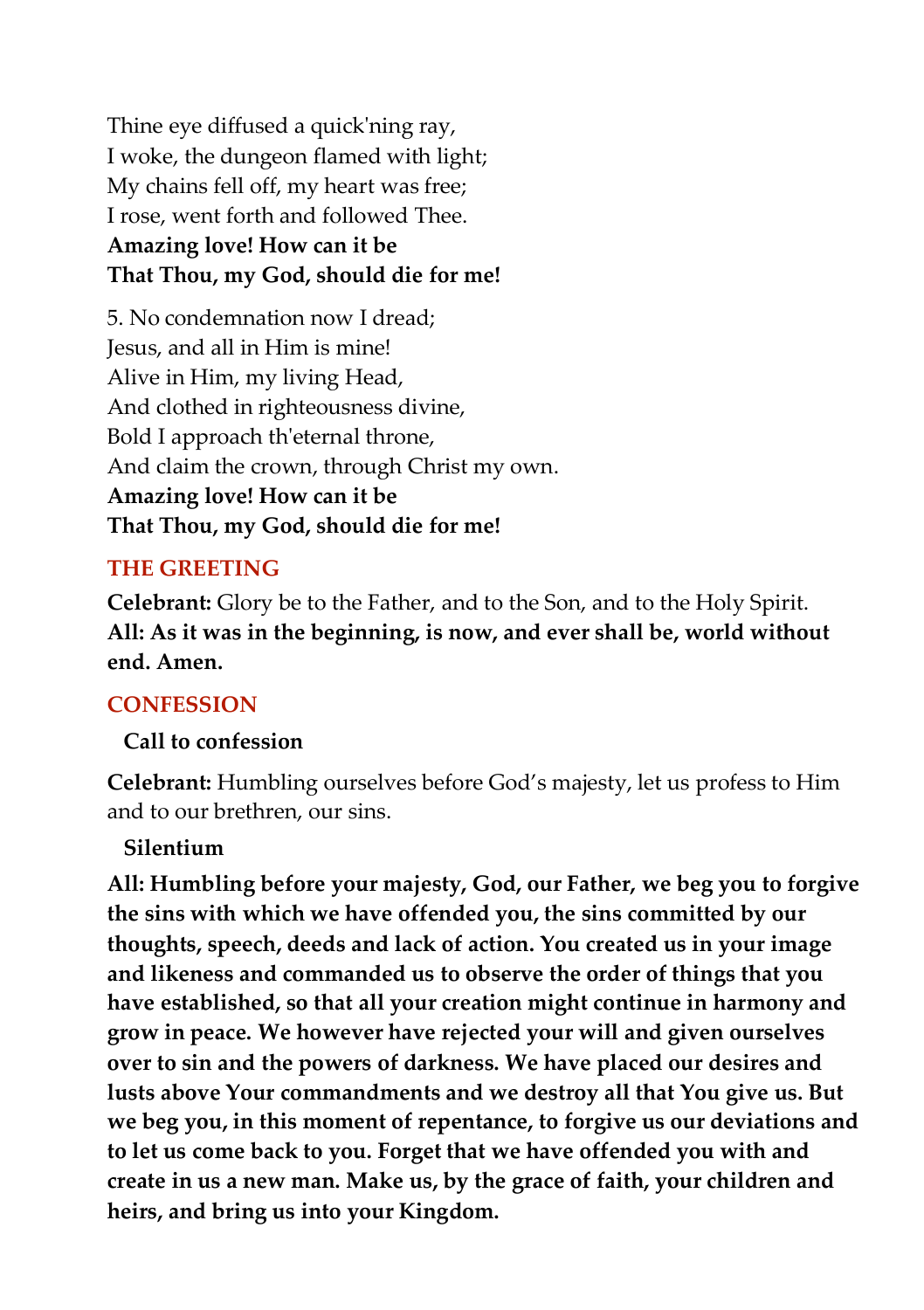### **Assurance of Pardon**

**Celebrant:** In Scriptures we read: See, you are well! Sin no more, that nothing worse may happen to you.





### **RESPONSIVE PSALM**

**Celebrant:** O God, you are my God; earnestly I seek you; my soul thirsts for you; my flesh faints for you,

**All: as in a dry and weary land where there is no water. So I have looked upon you in the sanctuary, beholding your power and glory.**

**Celebrant:** Because your steadfast love is better than life, my lips will praise you.

# **All: So I will bless you as long as I live; in your name I will lift up my hands.**

**Celebrant:** My soul will be satisfied as with fat and rich food, and my mouth will praise you with joyful lips,

**All: when I remember you upon my bed, and meditate on you in the watches of the night; for you have been my help, and in the shadow of your wings I will sing for joy.**

**Celebrant:** My soul clings to you; your right hand upholds me.

 $-$  Ps. 63:1-8 (ESV)

# **SCRIPTURE READINGS**

# **Old Testament Reading**

**Lector:** A reading from the Book of Isaiah (6:1-13; ESV).

 *1 In the year that King Uzziah died I saw the Lord sitting upon a throne, high and lifted up; and the train of his robe filled the temple. <sup>2</sup> Above him stood the seraphim.*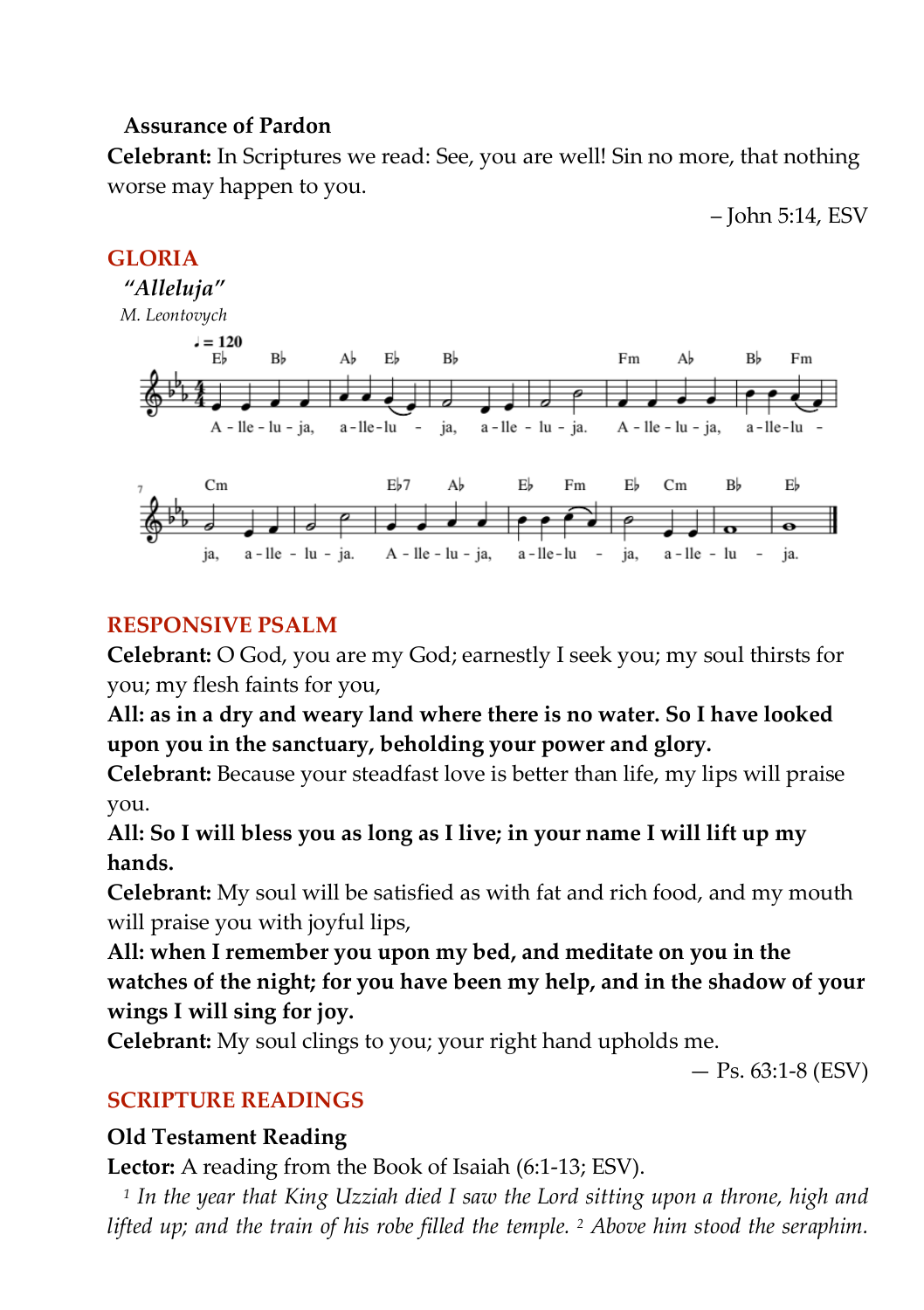*Each had six wings: with two he covered his face, and with two he covered his feet, and with two he flew. <sup>3</sup> And one called to another and said: "Holy, holy, holy is the Lord of hosts; the whole earth isfull of his glory!" <sup>4</sup> And thefoundations of the thresholds shook at the voice of him who called, and the house was filled with smoke. <sup>5</sup> And I said: "Woe* is me! For I am lost; for I am a man of unclean lips, and I dwell in the midst of a people *of unclean lips; for my eyes have seen the King, the Lord of hosts!" 6 Then one of the seraphim flew to me, having in his hand a burning coal that he had taken with tongs from the altar. <sup>7</sup> And he touched my mouth and said: "Behold, this has touched your lips; your guilt is taken away, and your sin atoned for." <sup>8</sup> And I heard the voice of the Lord saying, "Whom shall I send, and who will go for us?" Then I said, "Here I am! Send me." <sup>9</sup> And he said, "Go, and say to this people: "'Keep on hearing, but do not understand; keep on seeing, but do not perceive.' <sup>10</sup> Make the heart of this people dull, and their ears heavy, and blind their eyes; lest they see with their eyes, and hear with their ears, and understand with their hearts, and turn and be healed." <sup>11</sup> Then I said, "How long, O Lord?" And he said: "Until cities lie waste without inhabitant, and houses without people, and the land is a desolate waste, <sup>12</sup> and the Lord removes people far away, and the forsaken places are many in the midst of the land. <sup>13</sup> And though a tenth remain in it, it will be burned again, like a terebinth or an oak, whose stump remains when it is felled." The holy seed is its stump.*

**Lector:** This is the word of God.

#### **All: Thanks be to God.**

### **New Testament Reading**

#### **Lector:** A reading from the Book of Acts (28:1-31).

 *1After we were brought safely through, we then learned that the island was called Malta. 2The native peopleshowed us unusual kindness, for they kindled a fire and welcomed us all, because it had begun to rain and was cold. 3When Paul had gathered a bundle of sticks and put them on the fire, a viper came out because of the heat and fastened on his hand.4When the native people saw the creature hanging from his hand, they said to one another, "No doubt this man is a murderer. Though he has escaped from the sea, Justice has not allowed him to live." 5He, however, shook off the creature into the fire and suffered no harm. <sup>6</sup> They were waiting for him to swell up or suddenly fall down dead. But when they had waited a long time and saw no misfortune come to him, they changed their minds and said that he was a god.*

 *7Now in the neighborhood of that place were lands belonging to the chief man of the island, named Publius, who received us and entertained us hospitably for three days. <sup>8</sup> It happened that the father of Publius lay sick with fever and dysentery. And Paul visited him and prayed, and putting his hands on him, healed him. 9And when*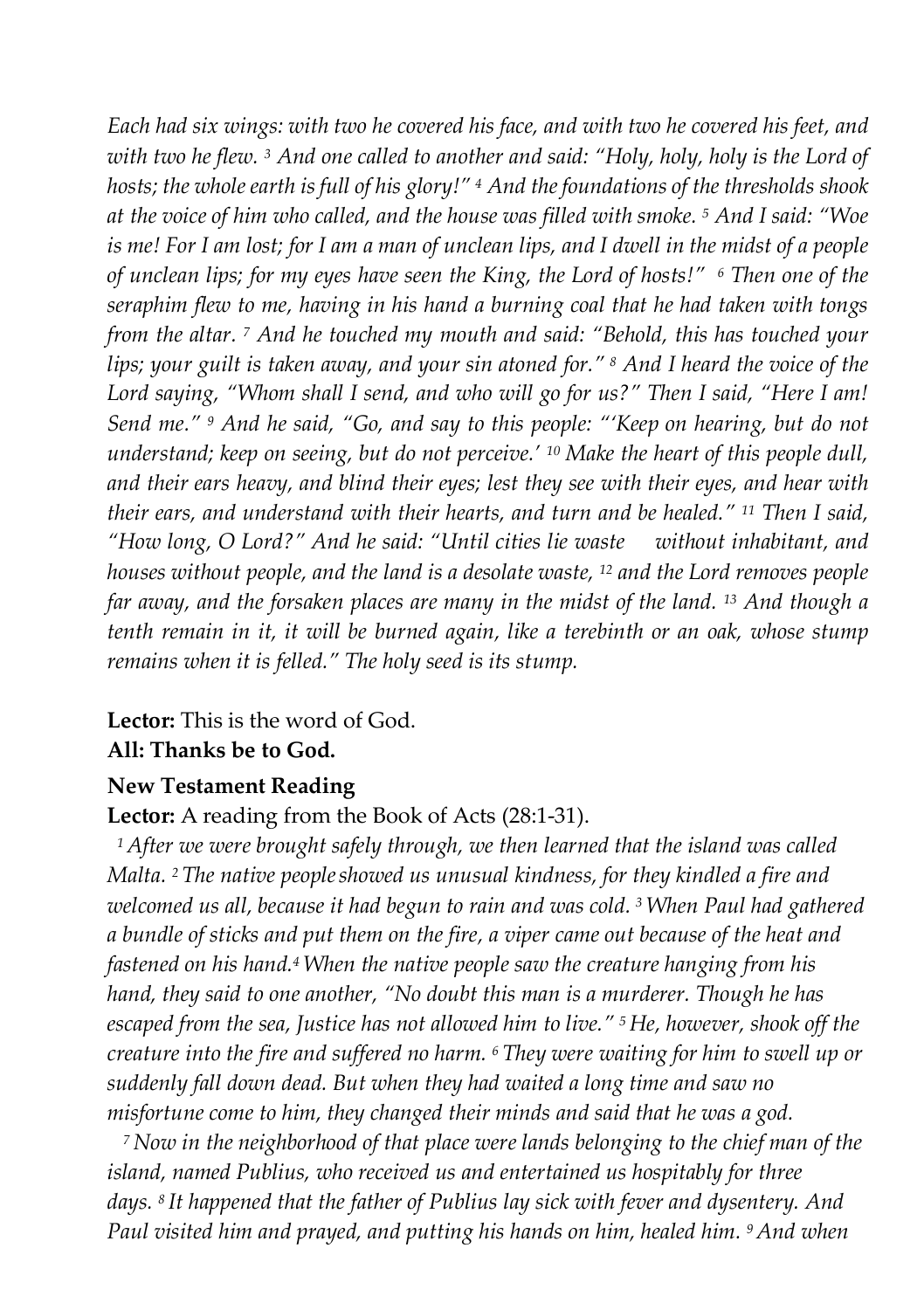*this had taken place, the rest of the people on the island who had diseases also came and were cured. <sup>10</sup> They also honored us greatly, and when we were about to sail, they put on board whatever we needed.*

 *11After three months we set sail in a ship that had wintered in the island, a ship of Alexandria, with the twin gods as a figurehead. 12Putting in at Syracuse, we stayed there for three days. <sup>13</sup> And from there we made a circuit and arrived at Rhegium. And after one day a south wind sprang up, and on the second day we came to Puteoli. 14There we found brothers and were invited to stay with them for seven days. And so we came to Rome. <sup>15</sup> And the brothers there, when they heard about us, came as far as the Forum of Appius and Three Taverns to meet us. On seeing them, Paul thanked God and took courage. 16And when we came into Rome, Paul was allowed to stay by himself, with the soldier who guarded him.*

 *17After three days he called together the local leaders of the Jews, and when they had gathered, he said to them, "Brothers, though I had done nothing against our people or the customs of our fathers, yet I was delivered as a prisoner from Jerusalem into the hands of the Romans. 18When they had examined me, they wished to set me at liberty, because there was no reason for the death penalty in my case. <sup>19</sup> But because the Jews objected, I was compelled to appeal to Caesar—though I had no charge to bring against my nation. 20For this reason, therefore, I have asked to see you and speak with you, since it is because of the hope of Israel that I am wearing this chain."21And they said to him, "We have received no letters from Judea about you, and none of the brothers coming here has reported or spoken any evil about you. <sup>22</sup> But we desire to hear from you what your views are, for with regard to this sect we know that everywhere it is spoken against."*

 *23When they had appointed a day for him, they came to him at his lodging in greater numbers. From morning till evening he expounded to them, testifying to the kingdom of God and trying to convince them about Jesus both from the Law of Moses and from the Prophets. <sup>24</sup> And some were convinced by what he said, but others disbelieved. 25And disagreeing among themselves, they departed after Paul had made one statement: "The Holy Spirit was right in saying to your fathers through Isaiah the prophet:*

*<sup>26</sup> "'Go to this people, and say,*

- *"You will indeed hear but never understand, and you will indeed see but never perceive."*
- *<sup>27</sup> For this people's heart has grown dull, and with their ears they can barely hear, and their eyes they have closed;*

*lest they should see with their eyes*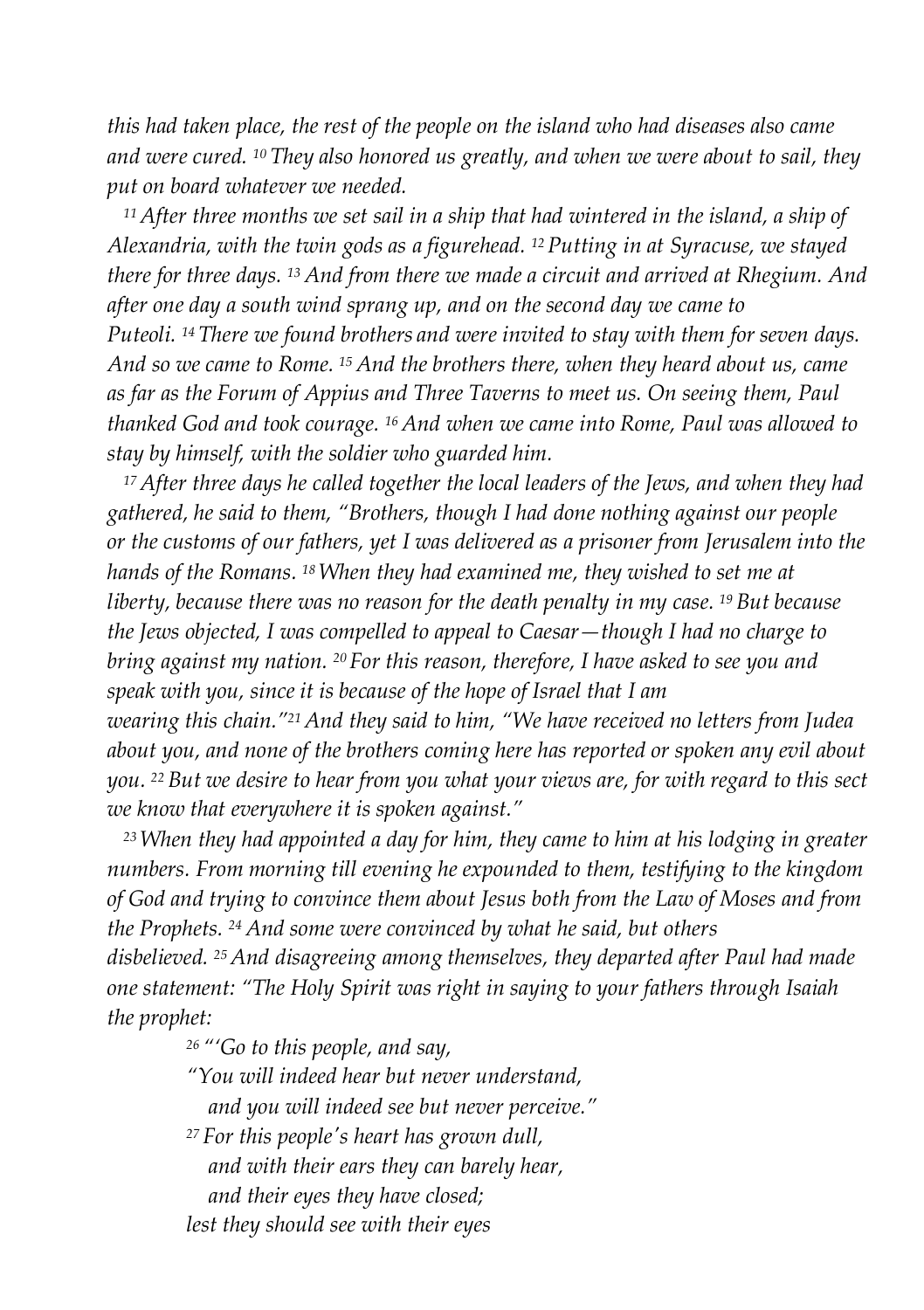*and hear with their ears and understand with their heart and turn, and I would heal them.'*

*28Therefore let it be known to you that this salvation of God has been sent to the Gentiles; they will listen."*

 *30He lived there two whole years at his own expense, and welcomed all who came to him, <sup>31</sup> proclaiming the kingdom of God and teaching about the Lord Jesus Christ with all boldness and without hindrance.*

**Lector:** This is the word of God. **All: Thanks be to God.**

#### **SERMON**

#### **PROFESSION OF FAITH**

**Celebrant:** Together with the Western Church, let us profess our faith by words of the Apostles' Creed.

 *All stand.*

**All: I believe in God, the Father Almighty,\* the Creator of heaven and earth,\* and in Jesus Christ,\* His only Son, our Lord,\* who was conceived of the Holy Spirit,\* born of the Virgin Mary,\* suffered under Pontius Pilate,\* was crucified, died, and was buried.\* He descended into hell.\* The third day He arose again from the dead.\* He ascended into heaven\* and sitteth at the right hand of God the Father Almighty,\* from whence He shall come to judge the living and the dead.\* I believe in the Holy Spirit,\* the holy catholic church,\* the communion of saints,\* the forgiveness of sins,\* the resurrection of the body, and life everlasting.\* Amen.**

#### **HYMN**

*Blessed Assurance*

1. Blessed assurance, Jesus is mine! Oh what a foretaste of glory divine! Heir of salvation, purchase of God, born of His Spirit, washed in His blood.

**This is my story, this is my song, praising my Saviour all the day long;**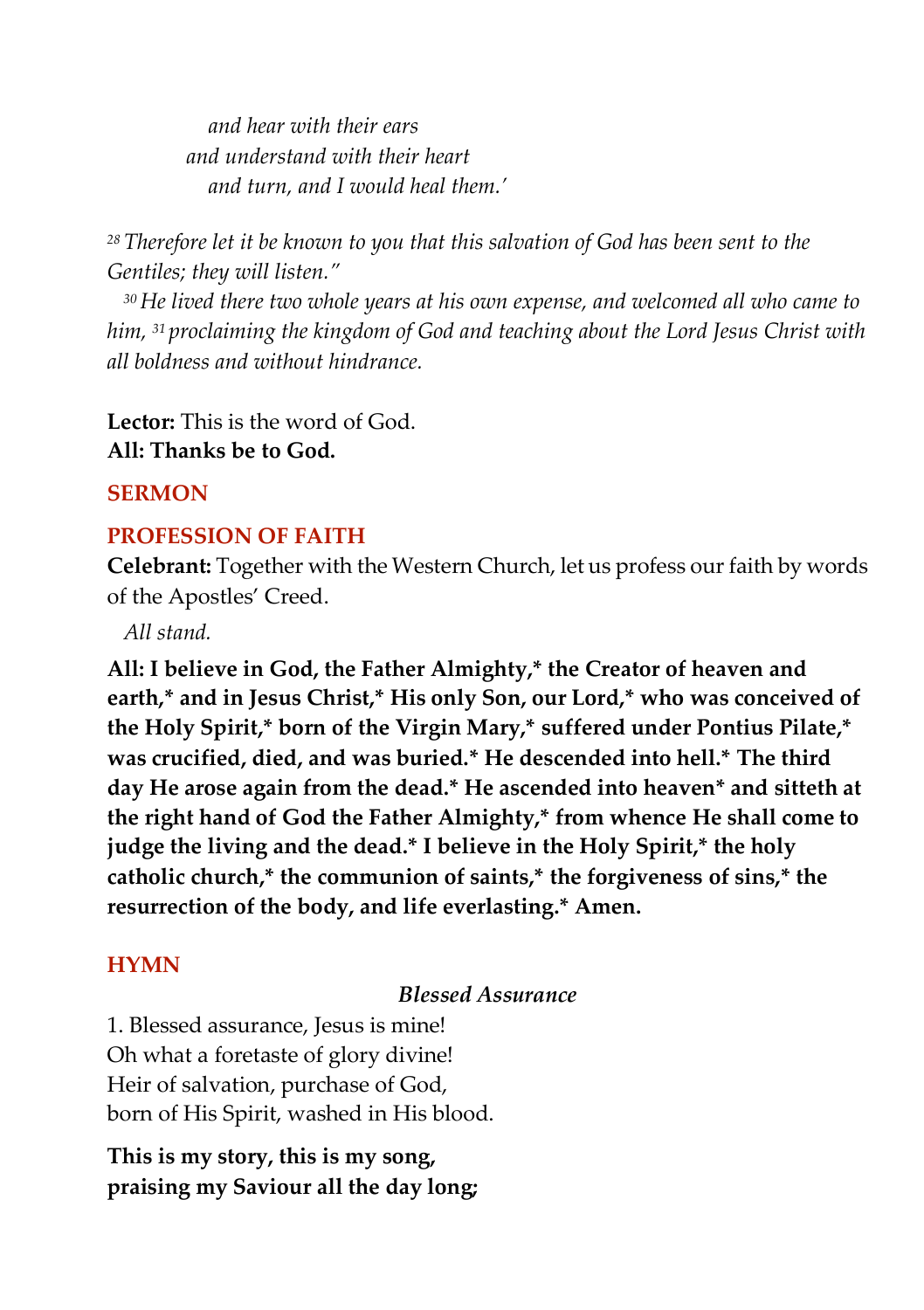# **This is my story, this is my song, praising my Saviour all the day long.**

2. Perfect submission, perfect delight, Visions of rapture now burst on my sight; Angels, descending, bring from above Echoes of mercy, whispers of love.

3. Perfect submission, all is at rest, I in my Saviour am happy and blest, Watching and waiting, looking above, Filled with His goodness, lost in His love.

*All sit.*

# **PRAYER**

 *Celebrant says the prayer aloud to which the congregation responds:* **Amen.**

# **THE LORD'S PRAYER**

**Celebrant**: As our Saviour taught us, so we pray:

**All: Our Father in heaven,\* hallowed be your name,\* your kingdom come,\* your will be done,\* on earth as in heaven.\* Give us today our daily bread.\* Forgive us our sins as we forgive those who sin against us.\* Lead us not into temptation\* but deliver us from evil.\* For the kingdom, the power,\* and the glory are yours\* now and for ever.\* Amen.**

 *All stand.*

# **SANCTUS**

Holy, Holy, Holy Lord God of hosts Heaven and earth are full of your glory. **/ Hosanna in the highest. /x3**

Blessed is he who comes in the name of the Lord. Blessed is he who comes in the name of the Lord. **/ Hosanna in the highest. /x3**

# **THE LORD'S SUPPER**

# **Words of Institution**

**Celebrant:** The Lord Jesus on the night when he was betrayed took bread, and when he had given thanks, he broke it, and said, *This is my body which is for you. Do this in remembrance of me.*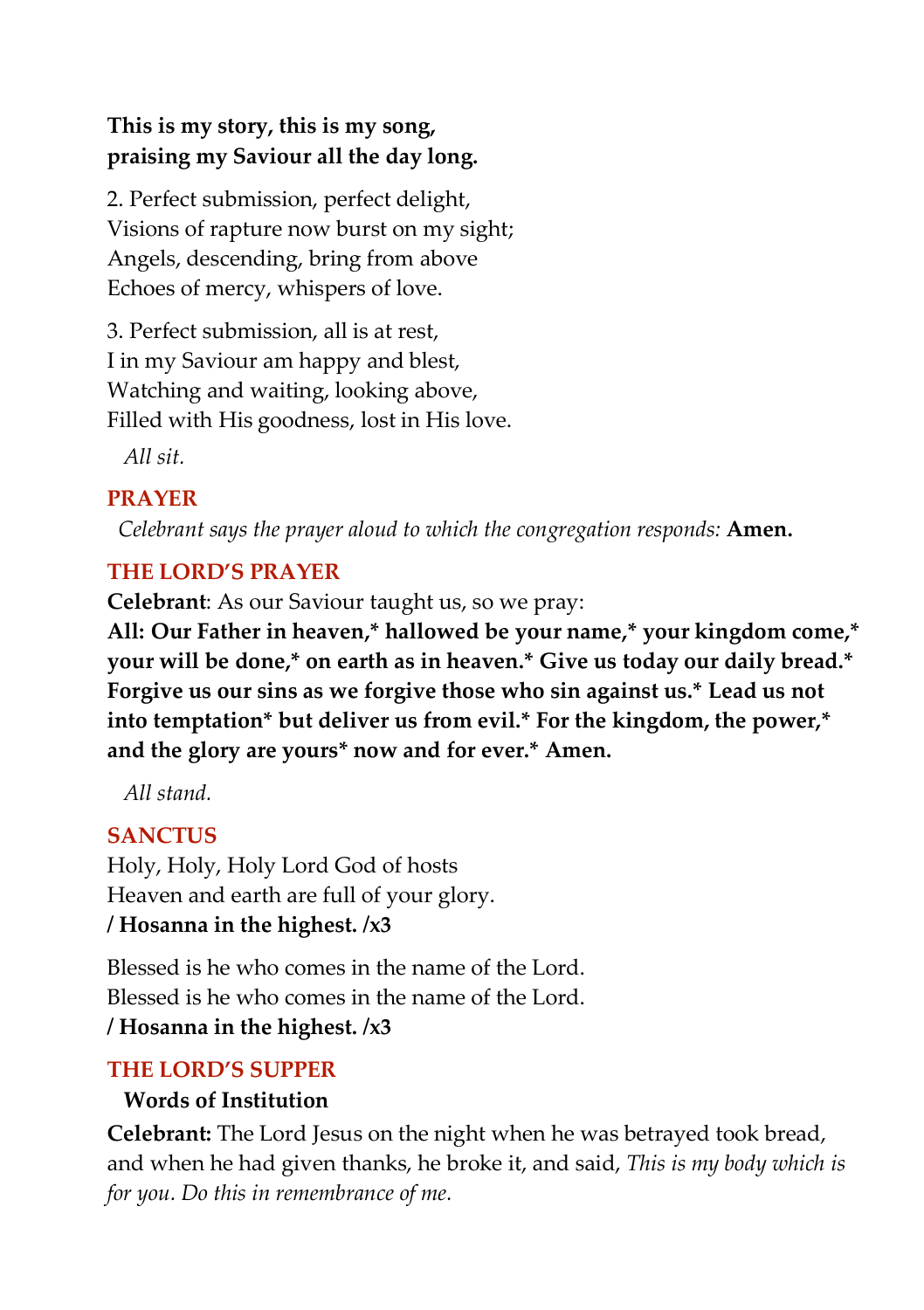In the same way also he took the cup, after supper, saying, *This cup is the new covenant in my blood. Do this as often as you drink it, in remembrance of me.* For as often as you eat this bread and drink the cup, you proclaim the Lord's death until he comes

# **Prayer before Communion**

**Celebrant:** Whoever, therefore, eats the bread or drinks the cup of the Lord in an unworthy manner will be guilty concerning the body and blood of the Lord. Let a person examine himself, then, and so eat of the bread and drink of the cup. (1 Cor. 11:27-28)

# **All: For as often as we eat the bread\* and drink the cup,\* we proclaim the Lord's death until he comes. (1 Cor. 11:26)**

**Celebrant:** Let us pray for a worthy reception of the Lord's supper.

**All: Lord, I am not worthy of coming at your table, but say the word, and my soul shall be healed. (Luke 7:7)**

**Celebrant:** Oh, taste and see that the LORD is good! Blessed are those called to the supper of the Lamb.

 *Giving of Communion*

 *Please mind that only the baptised members of a Christian Church are allowed to participate in communion.*

# **CLOSING AFTER COMMUNION**

#### **Celebrant:** Let us pray…

 *The congregation while sitting pray in silence. After a moment of prayer, the celebrant comes out and says a prayer, to which the church responds:* **Amen.**

 *All stand.*

 *During the closing song an offering will be collected. If you are a guest in our church, please do not feel obliged to participate in this part of worship.*

### **HYMN**

#### *Abide with me*

1. Abide with me: fast falls the eventide; the darkness deepens; Lord, with me abide. When other helpers fail and comforts flee, Help of the helpless, O abide with me.

2. Swift to its close ebbs out life's little day; earth's joys grow dim, its glories pass away.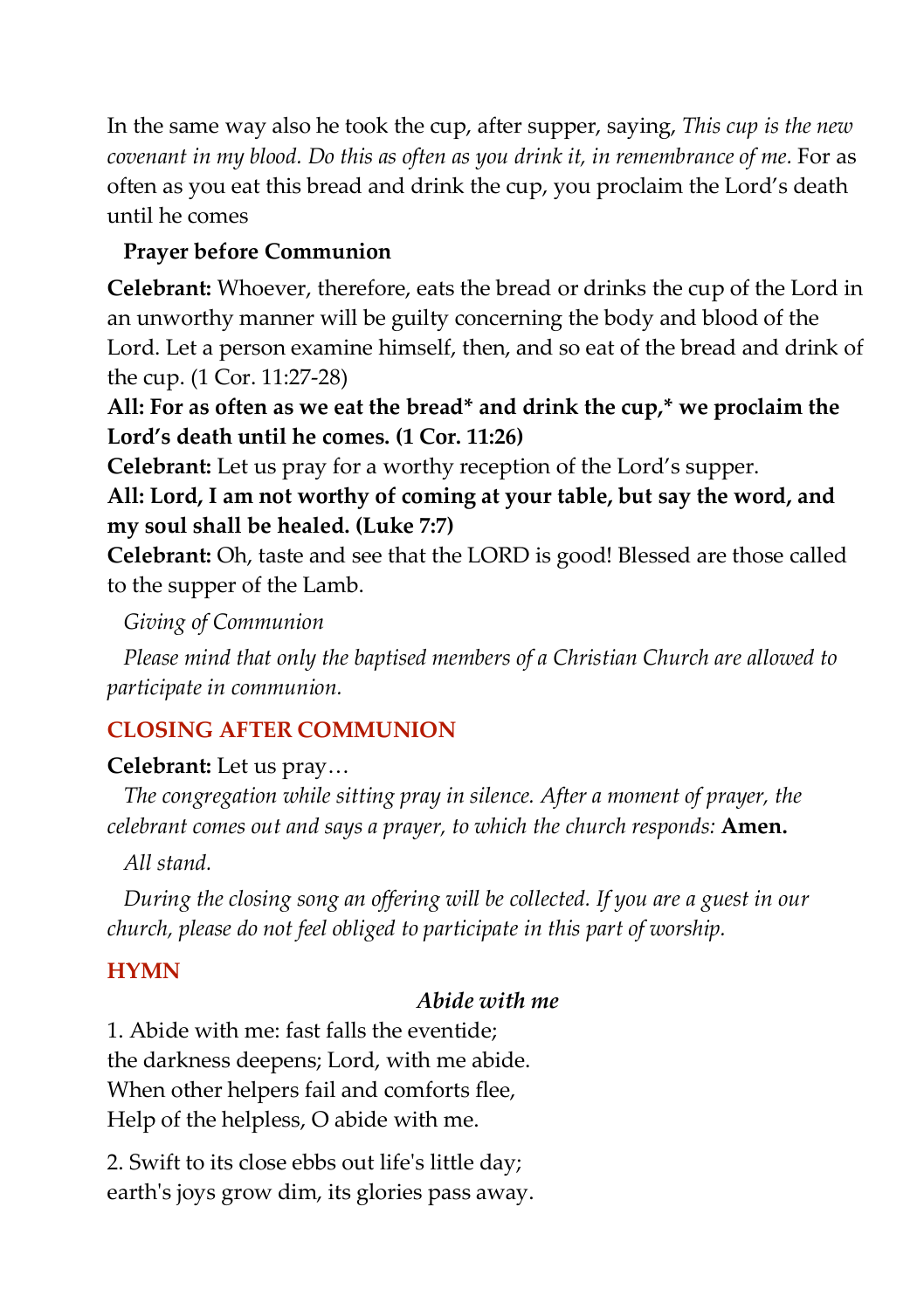Change and decay in all around I see. O thou who changest not, abide with me.

3. I need thy presence every passing hour. What but thy grace can foil the tempter's power? Who like thyself my guide and strength can be? Through cloud and sunshine, O abide with me.

4. I fear no foe with thee at hand to bless, ills have no weight, and tears no bitterness. Where is death's sting? Where, grave, thy victory? I triumph still, if thou abide with me.

5. Hold thou thy cross before my closing eyes. Shine through the gloom and point me to the skies. Heaven's morning breaks and earth's vain shadows flee; in life, in death, O Lord, abide with me.

# **ANNOUNCEMENTS**

# **DISMISSAL**

### **Benediction**

**Celebrant**: *The Lord bless you and keep you; the Lord make his face to shine upon you and be gracious to you; the Lord lift up his countenance upon you and give you peace* (Numbers 6:24-26)*.*

### **All: Amen.**

**Celebrant:** Go in the peace of Christ. **All: Thanks be to God.**

# **DOXOLOGY**

Let there be glory and honour and praises Glory and honour to Jesus Glory, honour Glory and honour to Him

# **POSTLUDE**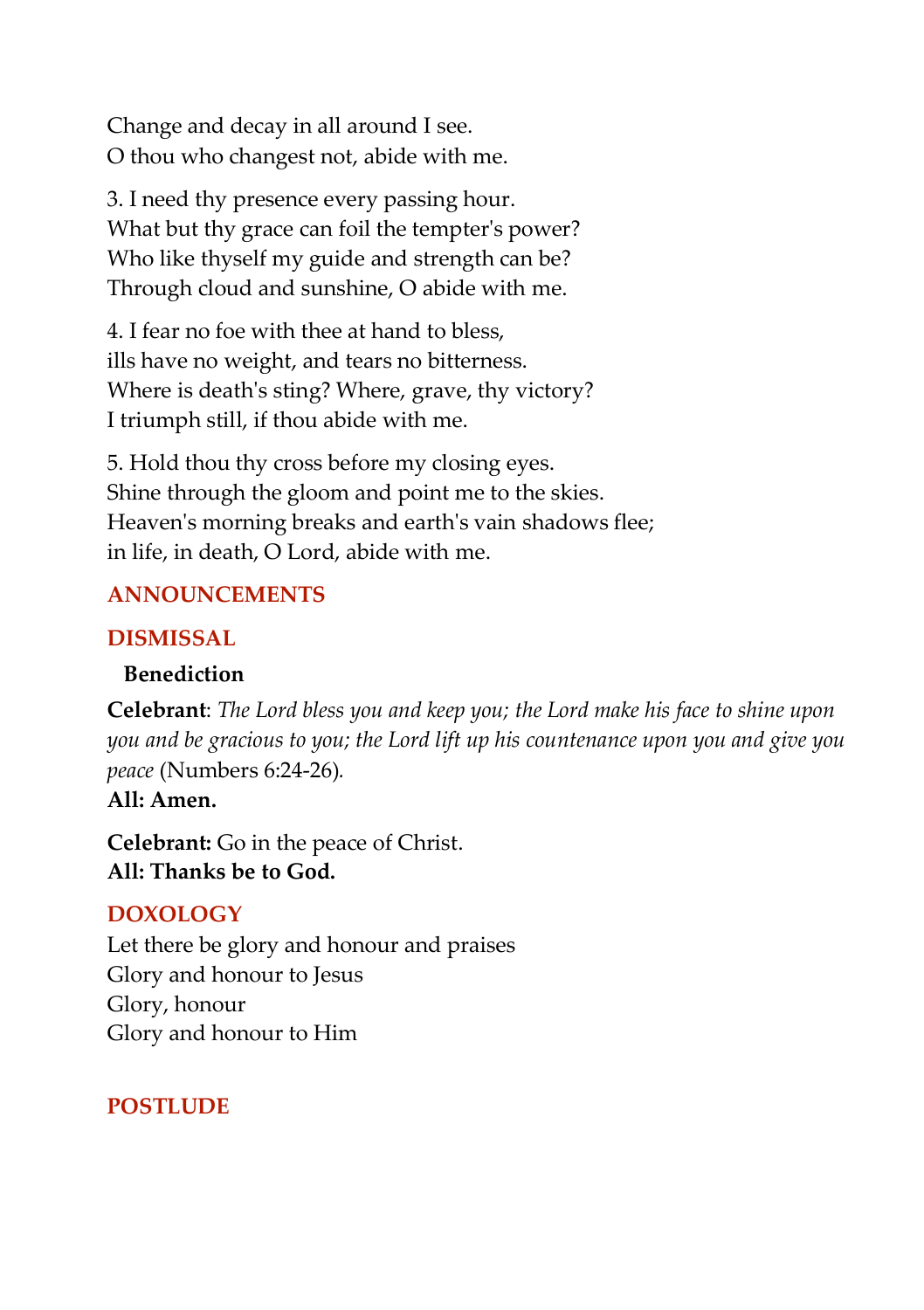### **UPCOMING EVENTS**

| 20/06                | Art therapy for adults                         |
|----------------------|------------------------------------------------|
| <b>Monday, 16:30</b> | Help Centre (Celna 1)                          |
|                      |                                                |
| 23/06                | Bible Group in English                         |
| Thursday, 17:30      | Help Centre (Celna 1)                          |
| 26/06                | Worship service (with translation into English |
| <b>Sunday, 11:00</b> | and Ukrainian                                  |
|                      | Center for Jewish Culture (Meiselsa 17)        |

**Online donations** for the church are payable to:

Parafia Ewangelicko-Prezbiteriańska Chrystusa Zbawiciela w Krakowie, ul. Smolki 8, 30-513 Kraków. IBAN: PL 30 1140 2004 0000 3802 8200 9665. Offerings received last week: 710 złoty.

**All up to date events including this bulletin can be found on our church's website: www.kosciolzbawiciela.pl Please check the church's Facebook page for updates: facebook.com/kosciolzbawiciela**